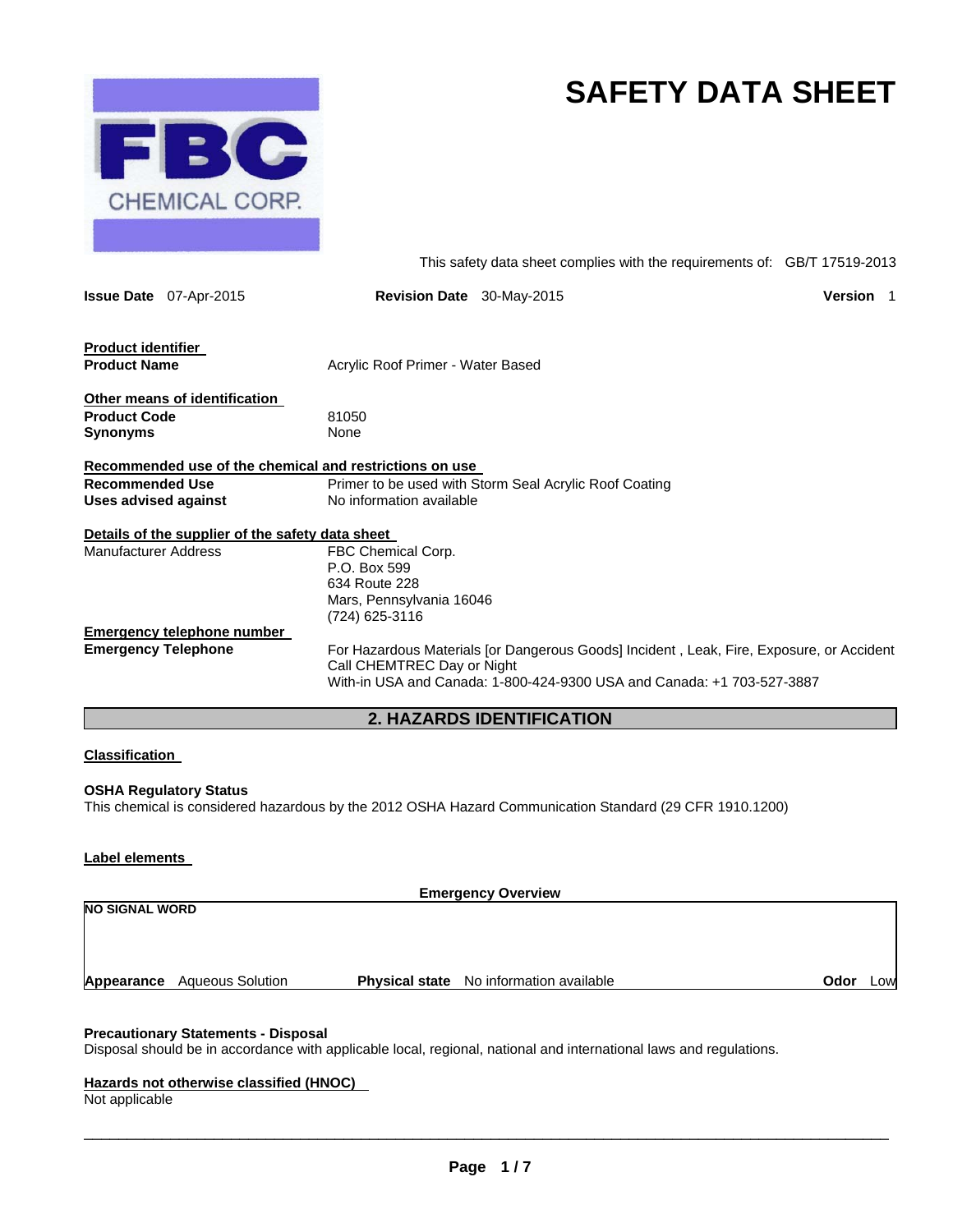#### **Other Information**

Unknown acute toxicity 25% of the mixture consists of ingredient(s) of unknown toxicity

# **3. COMPOSITION/INFORMATION ON INGREDIENTS**

 $\Box$ 

### **Substance**

**Common name No information available.** 

| <b>Chemical Name</b> | <b>CAS No.</b>   | Weight-%    | $T$ rade.<br>∘Secret |
|----------------------|------------------|-------------|----------------------|
| 'Water               | 732-18-5<br>フフへへ | 80%<br>70 - |                      |
| <br>Acrylic<br>resin |                  | 30%<br>20 - |                      |

# **4. FIRST AID MEASURES**

#### **Description of first aid measures**

| Eye contact                                                                | Rinse thoroughly with plenty of water for at least 15 minutes, lifting lower and upper eyelids.<br>Consult a physician. |  |  |
|----------------------------------------------------------------------------|-------------------------------------------------------------------------------------------------------------------------|--|--|
| <b>Skin contact</b>                                                        | Wash skin with soap and water.                                                                                          |  |  |
| <b>Inhalation</b>                                                          | Remove to fresh air.                                                                                                    |  |  |
| Ingestion                                                                  | Clean mouth with water and drink afterwards plenty of water.                                                            |  |  |
| Most important symptoms and effects, both acute and delayed                |                                                                                                                         |  |  |
| <b>Symptoms</b>                                                            | No information available.                                                                                               |  |  |
| Indication of any immediate medical attention and special treatment needed |                                                                                                                         |  |  |
| Note to physicians                                                         | Treat symptomatically.                                                                                                  |  |  |

# **5. FIRE-FIGHTING MEASURES**

#### **Suitable extinguishing media**

Use extinguishing measures that are appropriate to local circumstances and the surrounding environment.

**Unsuitable extinguishing media** Caution: Use of water spray when fighting fire may be inefficient.

#### **Specific hazards arising from the chemical**

No information available.

#### **Explosion data**

**Sensitivity to Mechanical Impact** None. **Sensitivity to Static Discharge** None.

#### **Protective equipment and precautions for firefighters**

As in any fire, wear self-contained breathing apparatus pressure-demand, MSHA/NIOSH (approved or equivalent) and full protective gear.

# **6. ACCIDENTAL RELEASE MEASURES**

#### **Personal precautions, protective equipment and emergency procedures**

**Personal precautions Ensure adequate ventilation, especially in confined areas.**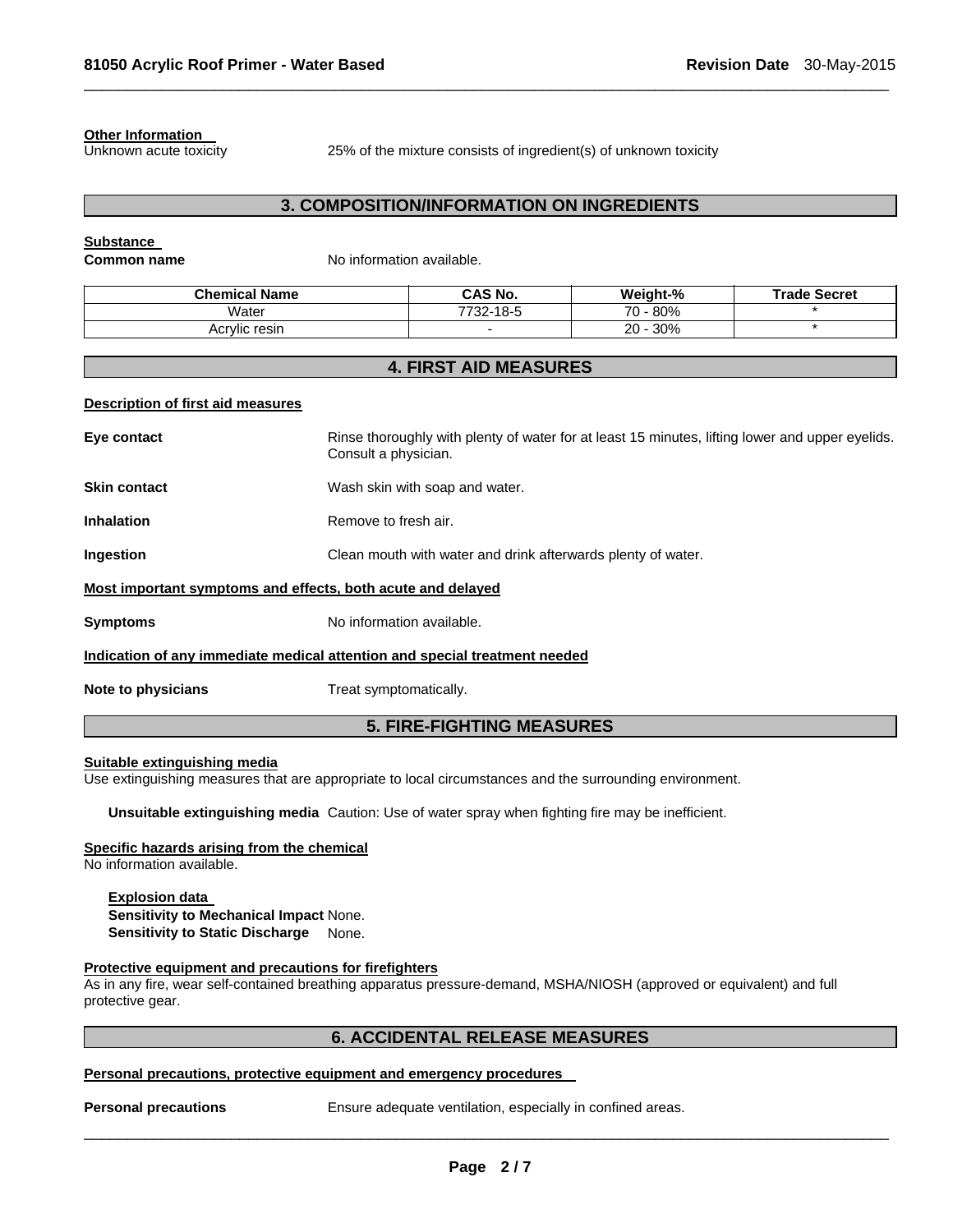| <b>Environmental precautions</b>                             |                                                                                                                                                                              |
|--------------------------------------------------------------|------------------------------------------------------------------------------------------------------------------------------------------------------------------------------|
| <b>Environmental precautions</b>                             | See Section 12 for additional ecological information.                                                                                                                        |
| Methods and material for containment and cleaning up         |                                                                                                                                                                              |
| <b>Methods for containment</b>                               | Prevent further leakage or spillage if safe to do so.                                                                                                                        |
| Methods for cleaning up                                      | Pick up the absorbed material (described just above) and transfer to properly labeled<br>containers for disposal according to local / national regulations (see Section 13). |
|                                                              | 7. HANDLING AND STORAGE                                                                                                                                                      |
| <b>Precautions for safe handling</b>                         |                                                                                                                                                                              |
| Advice on safe handling                                      | Handle in accordance with good industrial hygiene and safety practice.                                                                                                       |
| Conditions for safe storage, including any incompatibilities |                                                                                                                                                                              |
| <b>Storage Conditions</b>                                    | Keep containers tightly closed in a dry, cool and well-ventilated place.                                                                                                     |
| Incompatible materials                                       | None known based on information supplied.                                                                                                                                    |
|                                                              | 8. EXPOSURE CONTROLS/PERSONAL PROTECTION                                                                                                                                     |
| <b>Control parameters</b>                                    |                                                                                                                                                                              |
| <b>Exposure Guidelines</b>                                   | This product, as supplied, does not contain any hazardous materials with occupational<br>exposure limits established by the region specific regulatory bodies.               |
| <b>Appropriate engineering controls</b>                      |                                                                                                                                                                              |
| <b>Engineering Controls</b>                                  | Showers<br>Eyewash stations<br>Ventilation systems.                                                                                                                          |
|                                                              | Individual protection measures, such as personal protective equipment                                                                                                        |
| <b>Eye/face protection</b>                                   | No special technical protective measures are necessary.                                                                                                                      |
| Skin and body protection                                     | No special technical protective measures are necessary.                                                                                                                      |
| <b>Respiratory protection</b>                                | If exposure limits are exceeded or irritation is experienced, a NIOSH/MSHA approved<br>respiratory protection should be worn.                                                |
| <b>General Hygiene Considerations</b>                        | Handle in accordance with good industrial hygiene and safety practice.                                                                                                       |
|                                                              | 9. PHYSICAL AND CHEMICAL PROPERTIES                                                                                                                                          |
| Information on basic physical and chemical properties        |                                                                                                                                                                              |
|                                                              |                                                                                                                                                                              |

 $\Box$ 

| <b>Physical state</b>         | No information available |                            |                          |
|-------------------------------|--------------------------|----------------------------|--------------------------|
| Appearance                    | Aqueous Solution         | Odor                       | Low                      |
| <b>Color</b>                  | No information available | <b>Odor threshold</b>      | No information available |
| <b>Property</b>               | Values                   | • Method<br><b>Remarks</b> |                          |
| рH                            | No information available |                            |                          |
| Melting point/freezing point  | No information available |                            |                          |
| Boiling point / boiling range | No information available |                            |                          |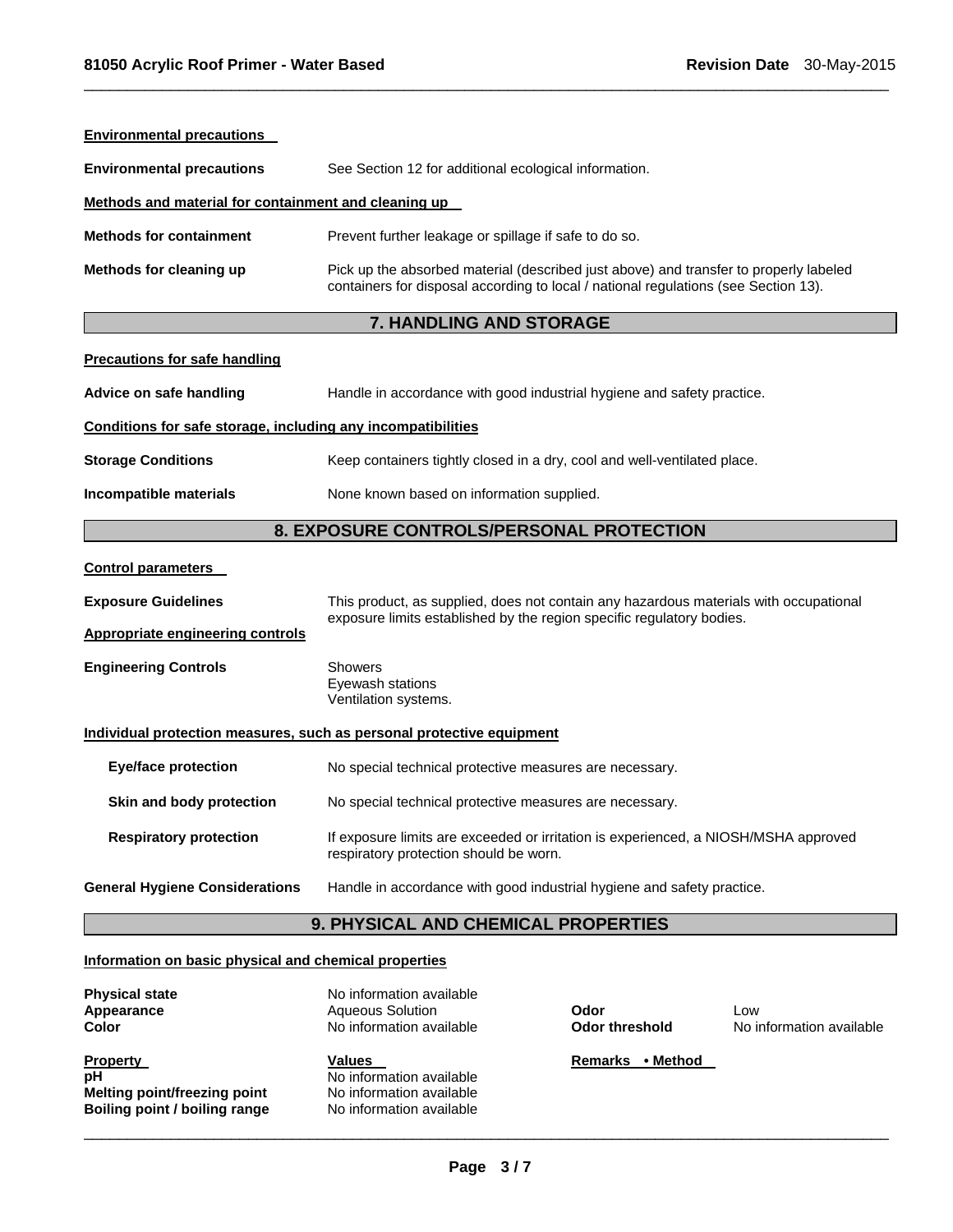**Flash point Mot Applicable Evaporation rate Communisty Communist Communist Communist Communist Communist Communist Communist Communist Communist Communist Communist Communist Communist Communist Communist Communist Communist Communist Communist C Flammability (solid, gas)**<br>**Flammability Limit in Air Upper flammability limit:** Not Applicable **Lower flammability limit:** No information available **Vapor pressure and all in the Vapor density and Applicable Vapor density of Applicable Vapor Shows Not Applicable Specific Gravity** 1.0 g/cm3 **Water solubility No information available Solubility in other solvents** No information available **Partition coefficient No information available**<br> **Autoignition temperature No information available Autoignition temperature Decomposition temperature** No information available **Kinematic viscosity No information available Dynamic viscosity**<br> **Explosive properties**<br>
No information available **Explosive properties No information available**<br> **Oxidizing properties No information available** 

#### **Other Information**

**Softening point** No information available **Density** 8.33 lbs/gal

**Not Applicable Oxidizing properties** No information available

**Molecular weight <br>VOC Content (%)** No information available<br>No information available **No information available Bulk density No information available** 

For exterior use only. Do not use indoors.

# **10. STABILITY AND REACTIVITY**

 $\Box$ 

#### **Reactivity**  No data available.

**Chemical stability**  Stable under recommended storage conditions. **Possibility of Hazardous Reactions**  None under normal processing. **Conditions to avoid**  Extremes of temperature and direct sunlight. **Incompatible materials**  None known based on information supplied. **Hazardous Decomposition Products**  None known based on information supplied.

# **11. TOXICOLOGICAL INFORMATION**

#### **Information on likely routes of exposure**

| <b>Product Information</b> | No data available. |
|----------------------------|--------------------|
| Inhalation                 | No data available. |
| Eye contact                | No data available. |
| <b>Skin contact</b>        | No data available. |
| Ingestion                  | No data available. |

# **Information on toxicological effects**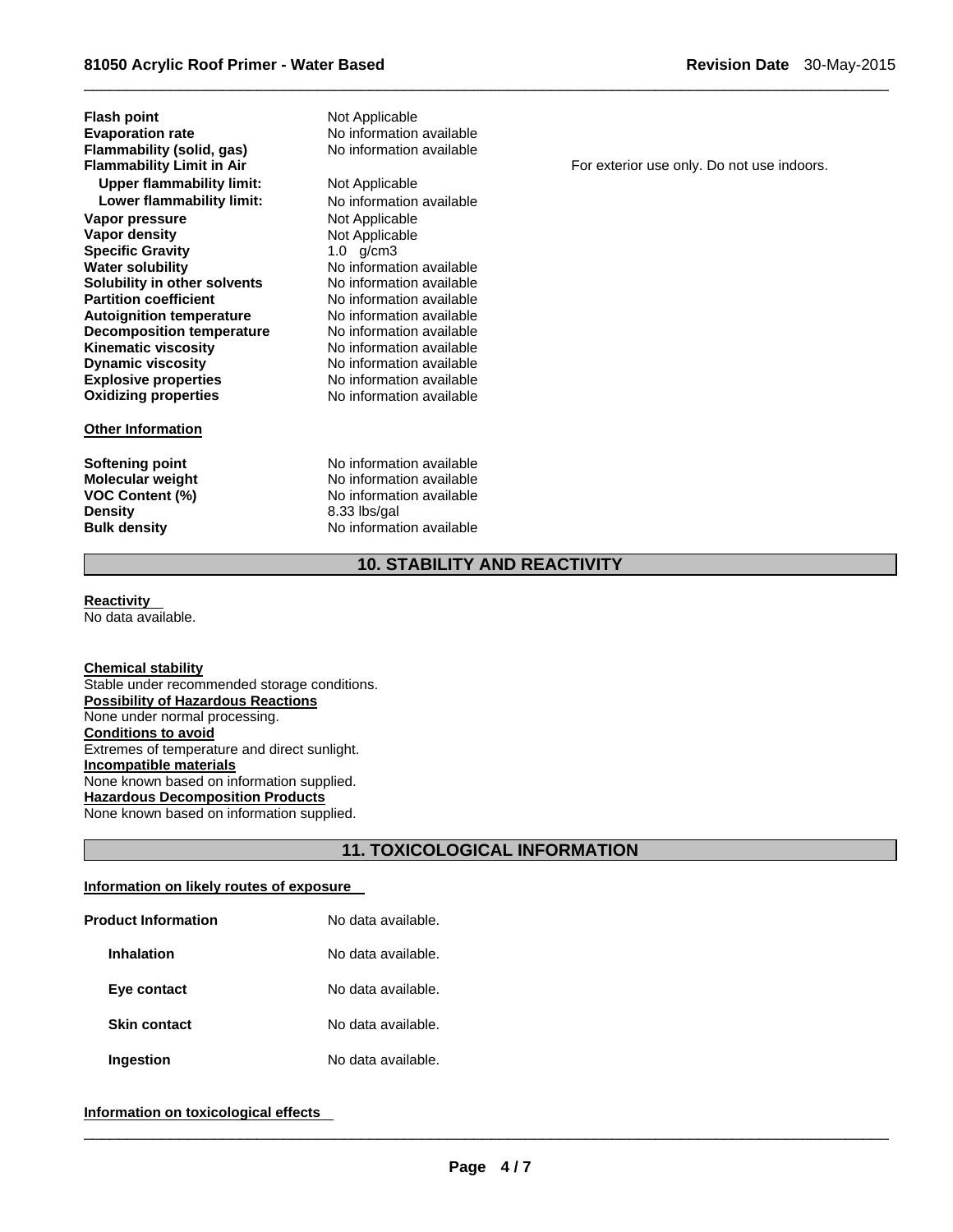**Symptoms** No information available.

#### **Delayed and immediate effects as well as chronic effects from short and long-term exposure**

**Sensitization**  No information available.<br> **Germ cell mutagenicity** No information available. **Germ cell mutagenicity Carcinogenicity 1988** No information available.<br> **Reproductive toxicity** No information available. No information available.<br>No information available. **STOT - single exposure No information available.**<br>**STOT - repeated exposure No information available. STOT - repeated exposure<br>Aspiration hazard** No information available.

**Numerical measures of toxicity - Product Information** 

# **12. ECOLOGICAL INFORMATION**

 $\Box$ 

#### **Ecotoxicity**

25% of the mixture consists of components(s) of unknown hazards to the aquatic environment

#### **Persistence and degradability**

No information available.

#### **Bioaccumulation**

No information available.

| Other adverse effects | No information available |
|-----------------------|--------------------------|
|                       |                          |

# **13. DISPOSAL CONSIDERATIONS**

| Waste treatment methods       |                                                                                                                       |  |  |  |
|-------------------------------|-----------------------------------------------------------------------------------------------------------------------|--|--|--|
| Disposal of wastes            | Disposal should be in accordance with applicable local, regional, national and international<br>laws and regulations. |  |  |  |
| <b>Contaminated packaging</b> | Do not reuse container.                                                                                               |  |  |  |

# **14. TRANSPORT INFORMATION**

| <b>DOT</b>  | Not regulated. |
|-------------|----------------|
| <b>TDG</b>  | Not regulated. |
| <b>MEX</b>  | Not regulated. |
| ICAO (air)  | Not regulated. |
| <b>IATA</b> | Not regulated. |
| IMDG        | Not regulated. |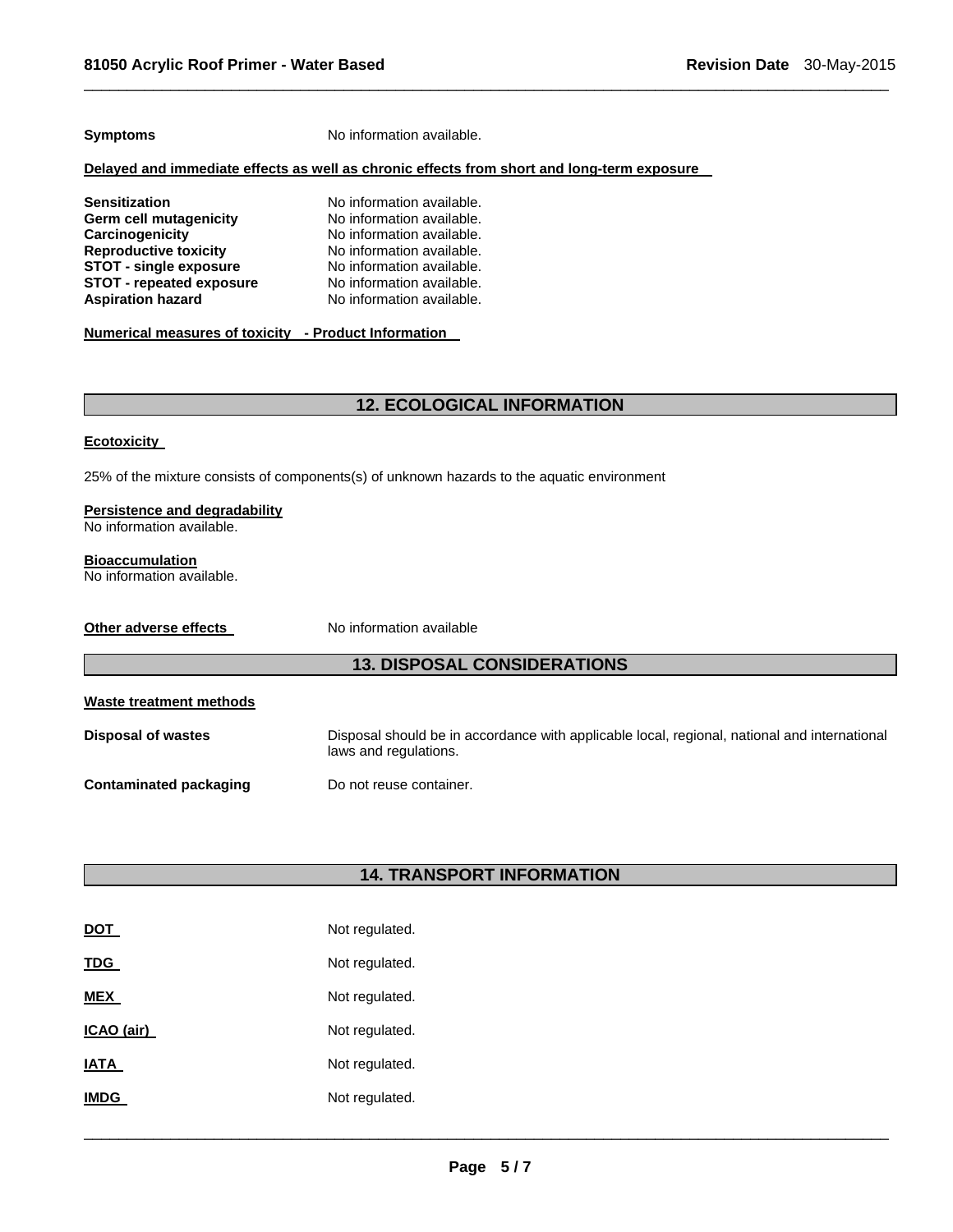| <b>RID</b> | Not regulated. |
|------------|----------------|
| <b>ADR</b> | Not regulated. |
| <b>ADN</b> | Not regulated. |

# **15. REGULATORY INFORMATION**

 $\Box$ 

#### **International Inventories**

**Legend: TSCA** - United States Toxic Substances Control Act Section 8(b) Inventory **DSL/NDSL** - Canadian Domestic Substances List/Non-Domestic Substances List **EINECS/ELINCS** - European Inventory of Existing Chemical Substances/European List of Notified Chemical Substances **ENCS** - Japan Existing and New Chemical Substances **IECSC** - China Inventory of Existing Chemical Substances **KECL** - Korean Existing and Evaluated Chemical Substances **PICCS** - Philippines Inventory of Chemicals and Chemical Substances **AICS** - Australian Inventory of Chemical Substances

#### **US Federal Regulations**

#### **SARA 313**

Section 313 of Title III of the Superfund Amendments and Reauthorization Act of 1986 (SARA). This product does not contain any chemicals which are subject to the reporting requirements of the Act and Title 40 of the Code of Federal Regulations, Part 372

#### **SARA 311/312 Hazard Categories**

| Acute health hazard               | N٥ |
|-----------------------------------|----|
| <b>Chronic Health Hazard</b>      | N٥ |
| Fire hazard                       | N٥ |
| Sudden release of pressure hazard | Nο |
| <b>Reactive Hazard</b>            | N٥ |

#### **CWA (Clean Water Act)**

This product does not contain any substances regulated as pollutants pursuant to the Clean Water Act (40 CFR 122.21 and 40 CFR 122.42)

#### **CERCLA**

This material, as supplied, does not contain any substances regulated as hazardous substances under the Comprehensive Environmental Response Compensation and Liability Act (CERCLA) (40 CFR 302).

#### **US State Regulations**

#### **California Proposition 65**

This product does not contain any Proposition 65 chemicals

#### **U.S. State Right-to-Know Regulations**

#### **U.S. EPA Label Information**

**EPA Pesticide Registration Number** Not applicable

#### **16. OTHER INFORMATION, INCLUDING DATE OF PREPARATION OF THE LAST REVISION**

| <b>NFPA</b>          | Health hazards 1                              | Flammability        |  | <b>Instability</b><br>- 0 | <b>Physical and Chemical</b><br><b>Properties</b> - |
|----------------------|-----------------------------------------------|---------------------|--|---------------------------|-----------------------------------------------------|
| <b>HMIS</b>          | <b>Health hazards</b> 1                       | <b>Flammability</b> |  | <b>Physical hazards</b> 0 | Personal protection X                               |
| <b>Prepared By</b>   | <b>FBC Administrative Services Department</b> |                     |  |                           |                                                     |
| <b>Issue Date</b>    | 07-Apr-2015                                   |                     |  |                           |                                                     |
| <b>Revision Date</b> | 30-May-2015                                   |                     |  |                           |                                                     |